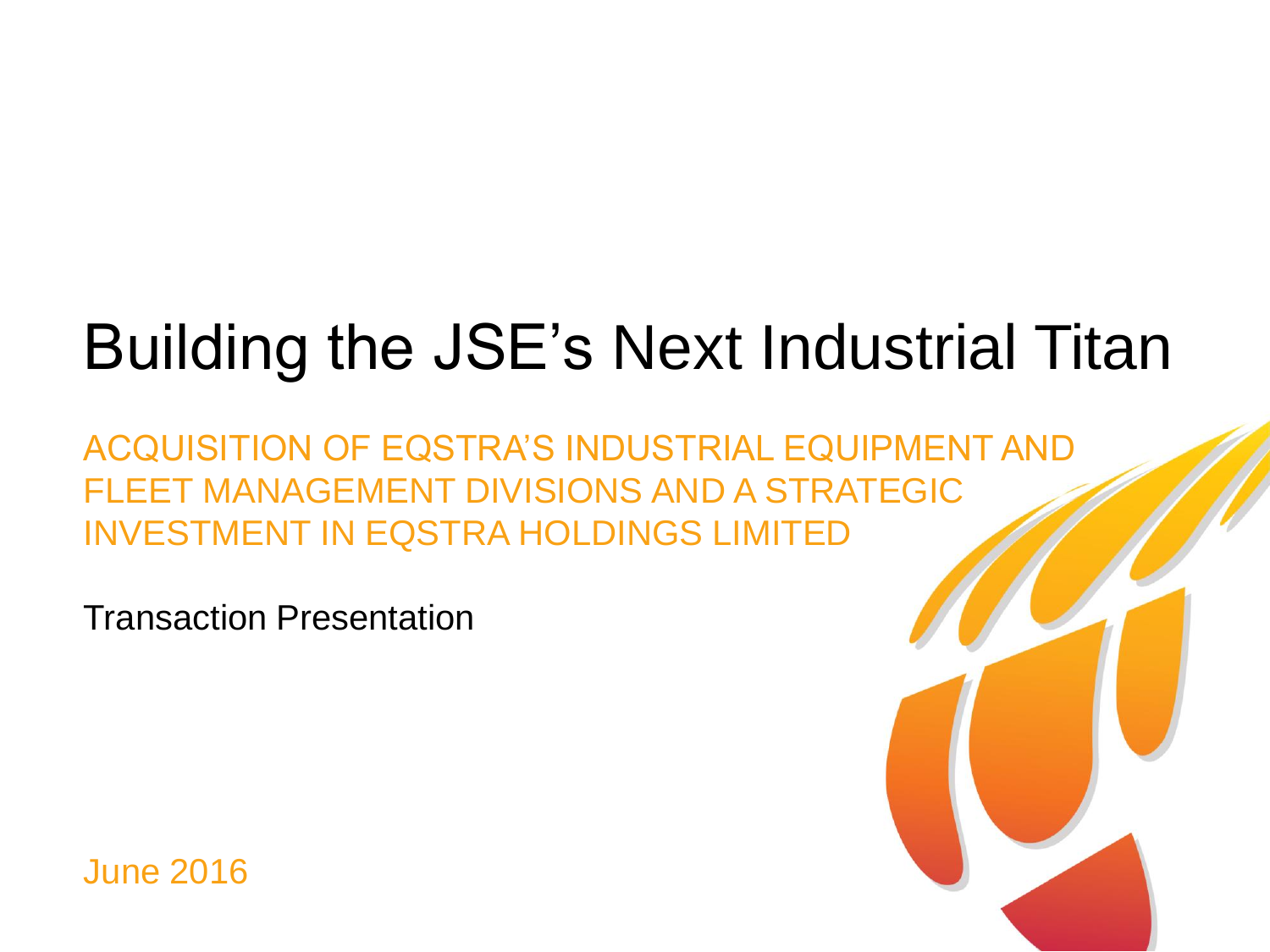### **Disclaimer**



This Presentation (this "**Presentation**") is prepared for the financial community (the "**Recipient**") to provide a summary of the transaction as announced by enX Group Limited ("**enX**") on SENS on 30 June 2016. The sole purpose of this Presentation is to inform the Recipient in respect of the transaction as presented by enX. This Presentation does not purport to contain all of the information that may be required to evaluate all of the factors which would be relevant to the Recipient considering entering into any transaction and the Recipient should conduct its own investigation and analysis.

Certain information contained herein has not been independently verified. Where figures have been audited, disclosure has been made. enX or any of its affiliates or representatives, does not make any representation nor warranty, express or implied, as to the accuracy or completeness of the information contained herein or any other written or oral communication transmitted or made available to the Recipient. enX and their respective affiliates and representatives expressly disclaim any and all liability based, in whole or in part, on such information, errors herein or omissions therefrom. Only those representations and warranties that may be made in a definitive written agreement, when and if executed, and subject to any limitations and restrictions as may be specified in such definitive agreement, shall have any legal effect.

In addition, this Presentation includes certain projections and forward-looking statements provided by enX with respect to the anticipated future performance of enX. Such projections and forward-looking statements reflect various assumptions of management concerning the future performance of enX, which assumptions may or may not prove to be correct. The actual results will vary from the anticipated results and such variations may be material. No representations or warranties are made as to the accuracy or reasonableness of such assumptions or the projections or forward-looking statements based thereon.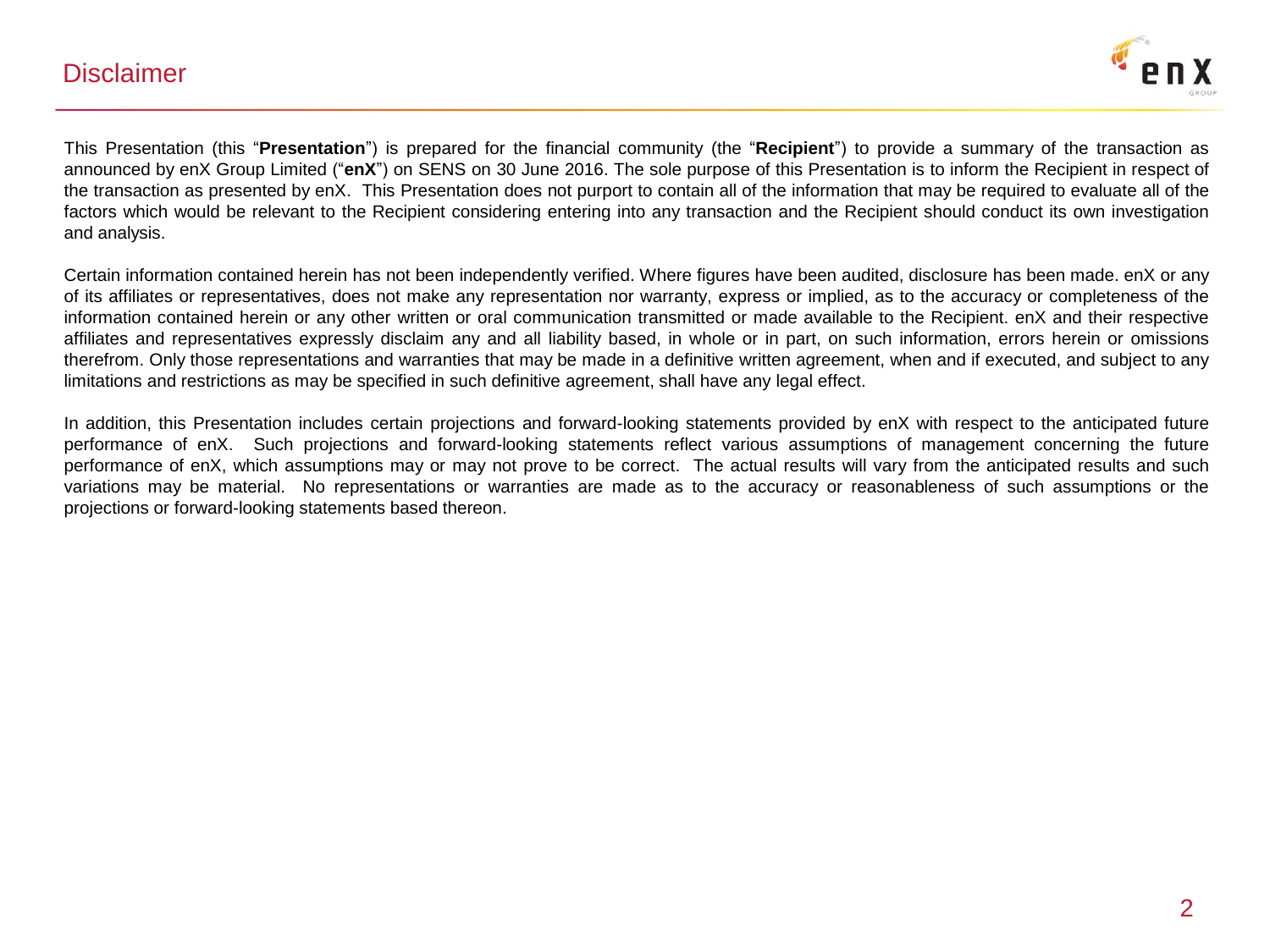

- Issue of **52,7m enX shares** to Eqstra in exchange for Industrial Equipment ("IE") and Fleet Management ("FML") businesses
- Assumption of **R5,2bn** of re-profiled bank and note holder debt
- enX shares **distributed** to Eqstra shareholders
- **R1,5bn capital raise in enX**, of which R1,4bn is used to recapitalise Contract Mining ("CM")

# **The Transaction What Eqstra Shareholders Get**

- **0.13 : 1.0** enX shares for every Eqstra share
- Retain share in contract mining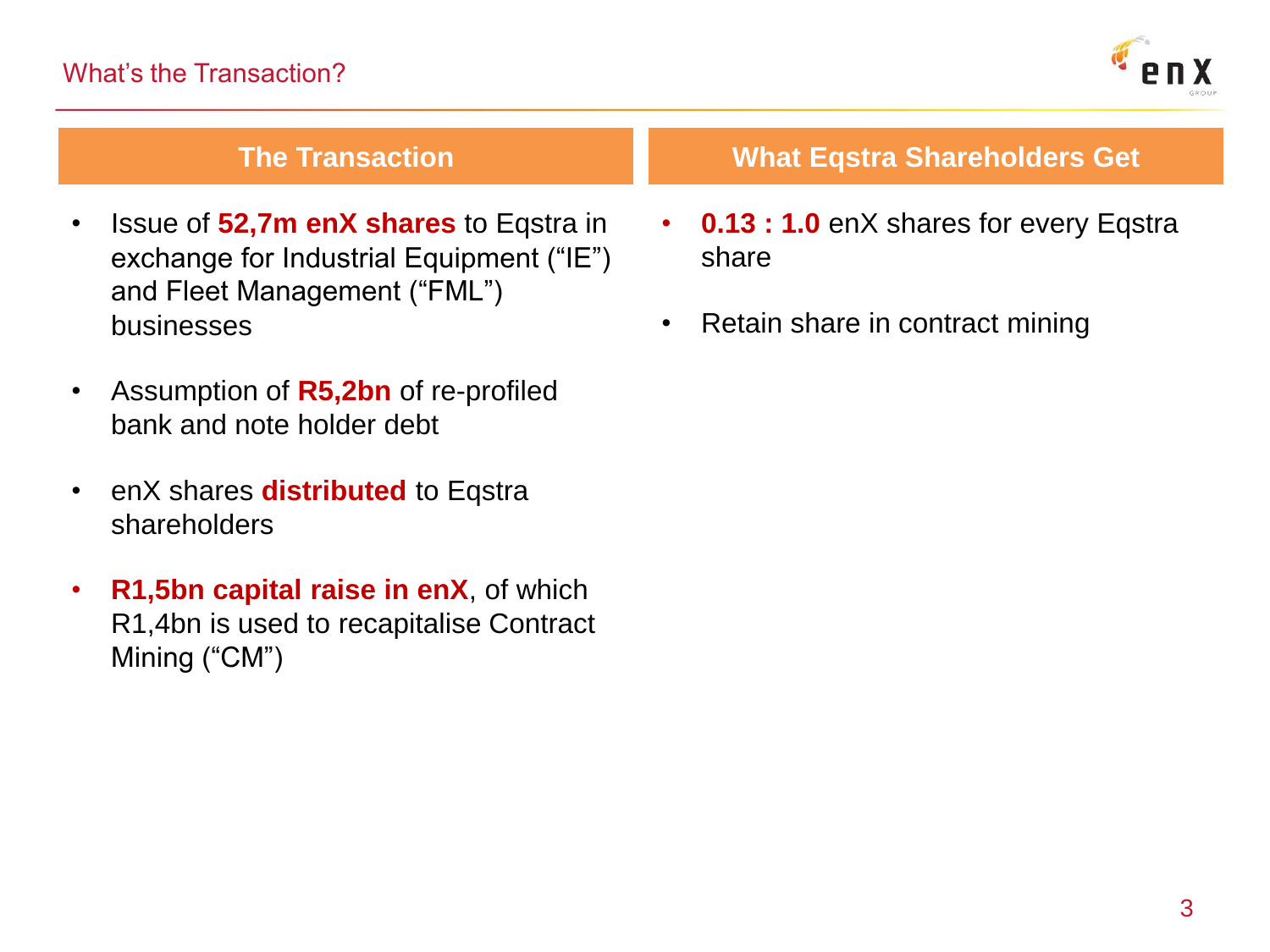## Potential Value Uplift for Eqstra Shareholders





- 1. 30 day VWAP of Eqstra immediately prior to cautionary announcement released 8 April 2016
- 2. Based on 0.13x enX shares at R21 per share (underwrite price) + 1.0x Eqstra share at R1,00 per share (subscription price of recapitalisation)
- 3. Values enX share at R32,58 based on 362 cps forward HEPS at 9.0x PER + 1.0x Eqstra share at R1,00 per share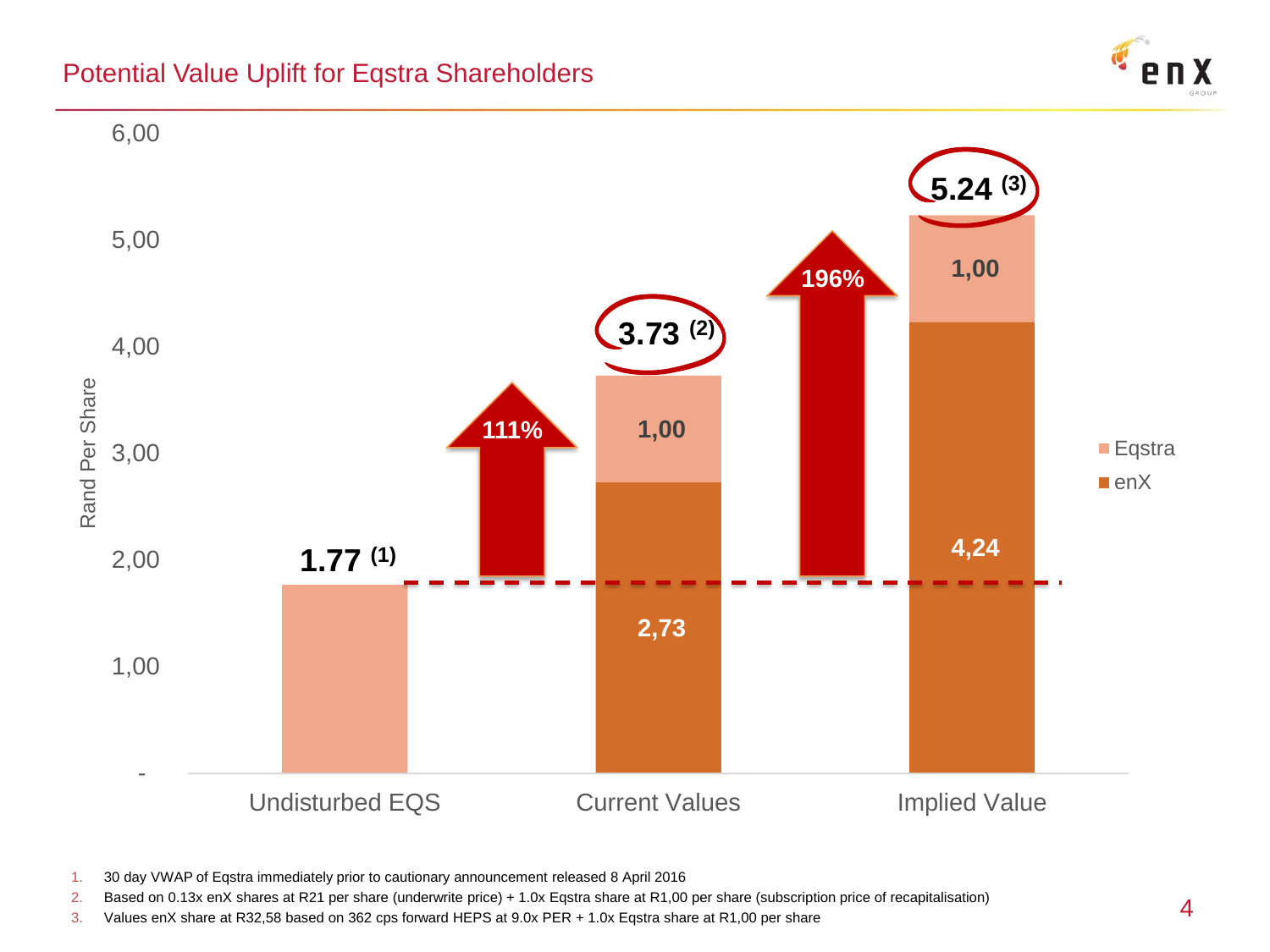

**Separate Industrial Equipment and Fleet Management Businesses from Contract Mining**

**Recapitalise Business and Refinance Debt**

**Introduce Shareholders Reference**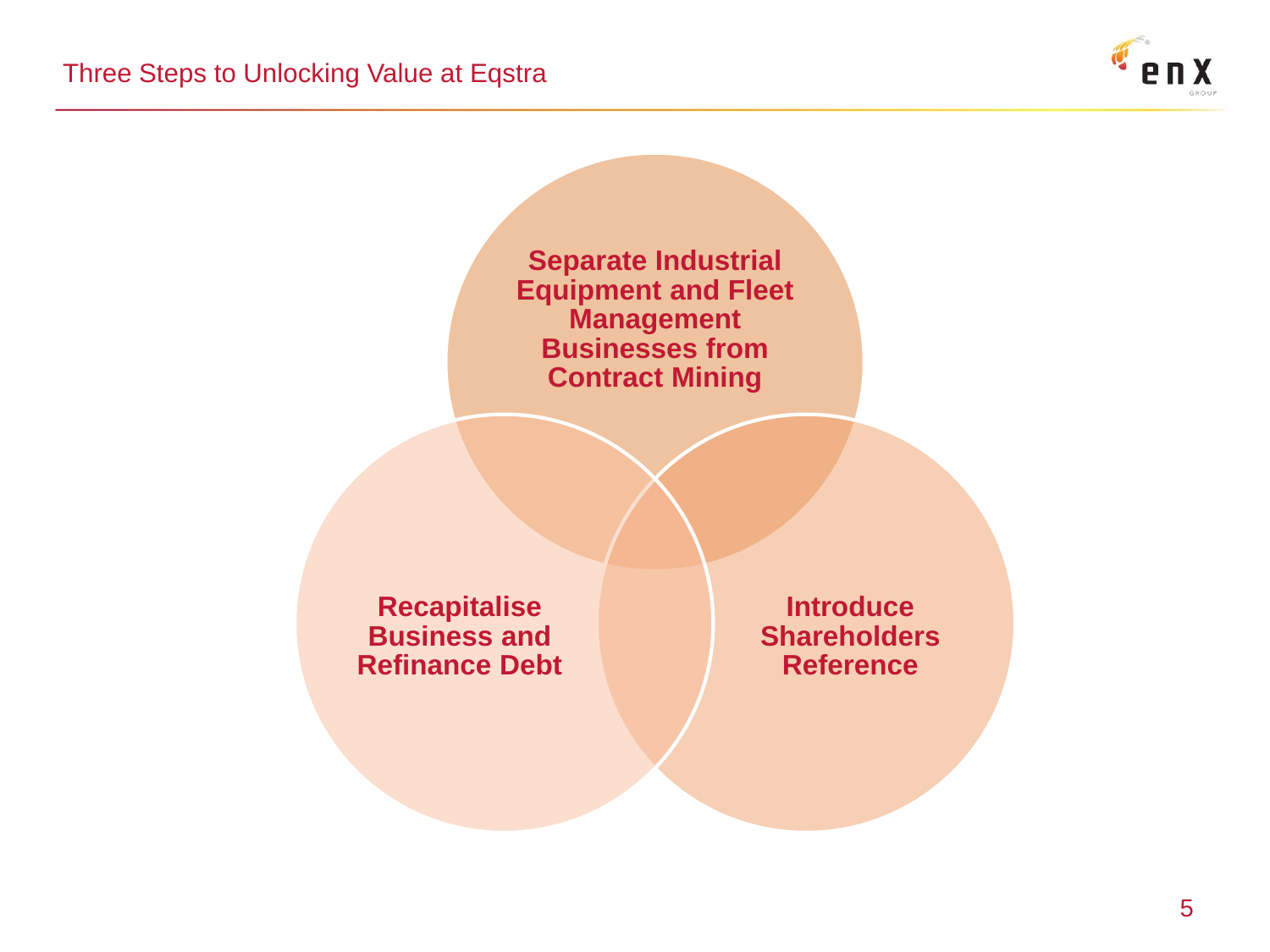

### **Transaction Steps: R1,5bn** Equity 1. enX acquires Industrial Capital Raise Equipment (IE) and Fleet Management and Logistics **2** (FML) in exchange for **52,7m** enX shares • enX shares unbundled by Eqstra GROU 2. enX raises **R1,5bn(1)** in fresh Ord shares Pref Loan (20%) shares equity. Applied as follows: **R700m R100m R600m**3. enX subscribes for **3 4 5 R100m** ordinary shares in EQS (20%). Proceeds used to repay bank debt 4. enX subscribes for **HOLDINGS LIMITED R600m** subordinated **FLEET MANAGEMENT AND LOGISTICS** preference shares in EQS(2). Proceeds used **INDUSTRIAL CONTRACT MINING** to repay bank debt **EQUIPMEN AND PLANT RENT** 5. enX provides **R700m**

1. The balance of R100m will be held as cash on the enX balance sheet less amounts deployed to settle the proposed transaction costs

2. Instruments to be held by Contract Mining directly

 $EQS<sup>(2)</sup>$ 

**subordinated** loan to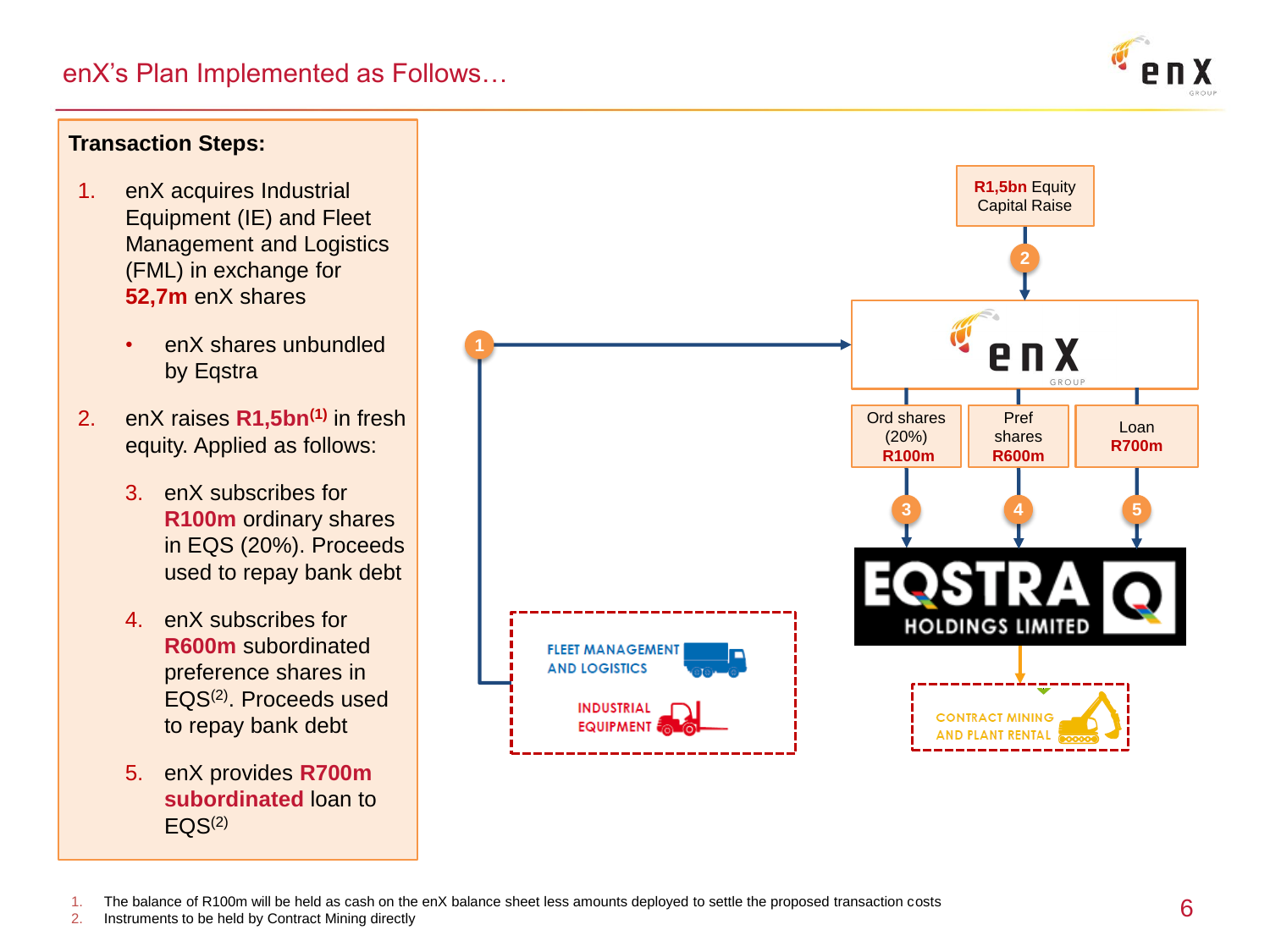

- *Our vision is to build the next industrial powerhouse*
- *The transaction with Eqstra represents an opportunity to take a significant step towards achieving our goal*



1. enX (FY2013) based on enX share price of R0.81 as at 31 Aug 2013

2. enX (Current) based on enX share price of R20 (implied current share price following share consolidation)

3. enX (Projected) based on implied enX share price of R32.58 (based on forward PE multiple of 9.0x (average Industrial Sector forward multiple))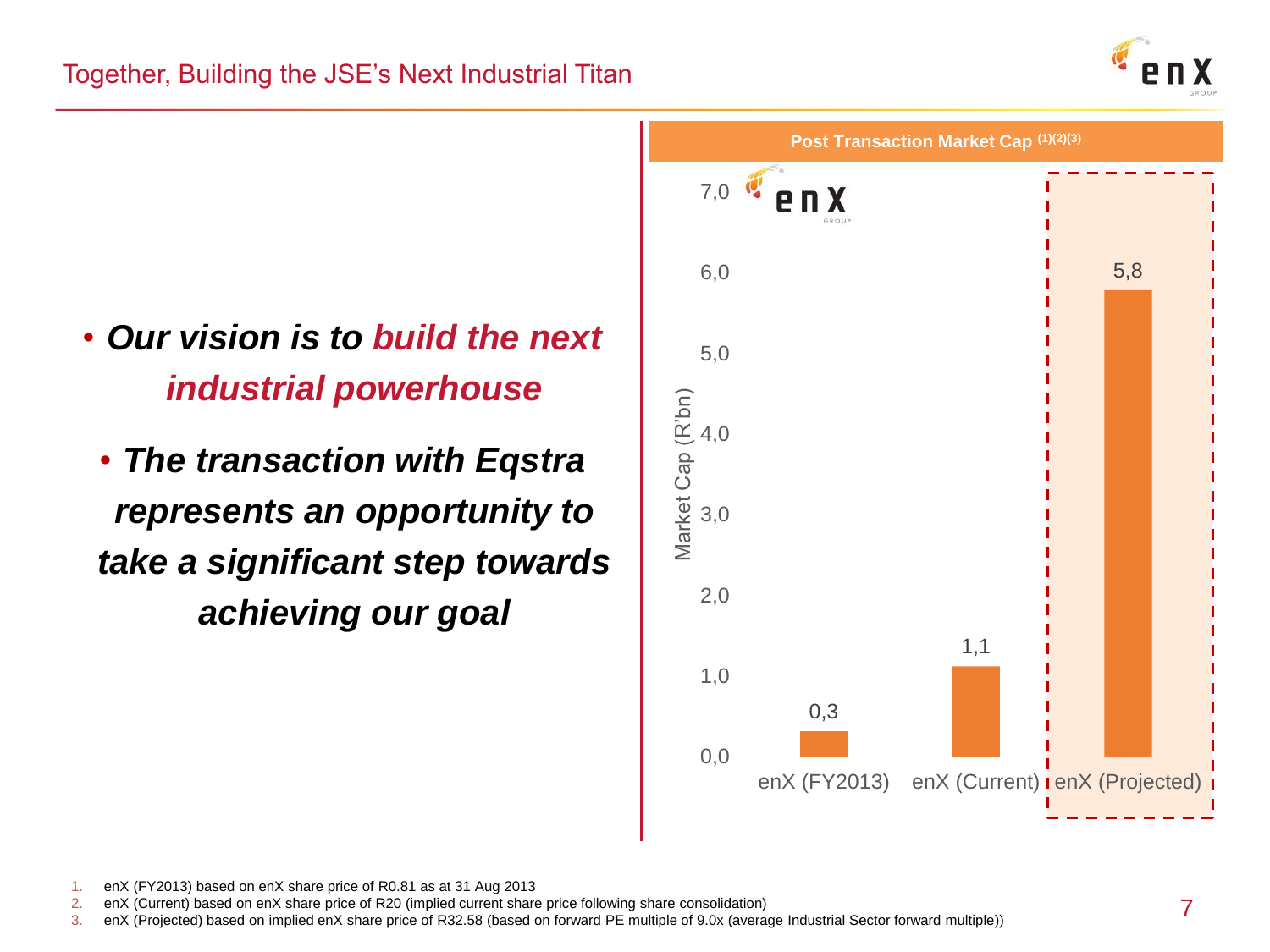### Selected Pro Forma and Profit Forecast - enX



| <b>Financial Performance (1)</b>      |      | <b>Year ending</b><br><b>31 August 2017</b> | <b>Year ending</b><br><b>31 August 2018</b> |
|---------------------------------------|------|---------------------------------------------|---------------------------------------------|
| Revenue                               | R'bn | 6.1                                         | 7.8                                         |
| <b>EBIT</b>                           | R'bn | 0.7                                         | 1.1                                         |
| <b>EPS</b>                            | cps  | 964                                         | 349                                         |
| <b>HEPS</b>                           | cps  | 249                                         | 349                                         |
| <b>Adjusted HEPS</b>                  | cps  | 270                                         | 362                                         |
|                                       |      |                                             |                                             |
| <b>Estimated Transaction Close</b>    |      |                                             | <b>Nov 2016</b>                             |
| Monthly run rate of 35 cps is met     |      |                                             | <b>June 2017</b>                            |
|                                       |      |                                             |                                             |
| <b>Selected Financial Effects (2)</b> |      | enX last published results                  | <b>After Eqstra transaction</b>             |
| Net asset value                       | cps  | 123.1                                       | 2448.4                                      |
| Net tangible asset value              | cps  | 91.1                                        | 2 113.0                                     |

Number of shares in issue the contract of shares in issue that the contract of the contract of shares in issue the contract of the contract of the contract of the contract of the contract of the contract of the contract of

### **Notes:**

1. The assumptions used to prepare the Profit Forecasts are fully set out in the enX Group Limited SENS announcement released on 30 June 2016

2. The assumptions used to prepare the Pro Forma Financial Effects are fully set out in the enX Group Limited SENS announcement released on 30 June 2016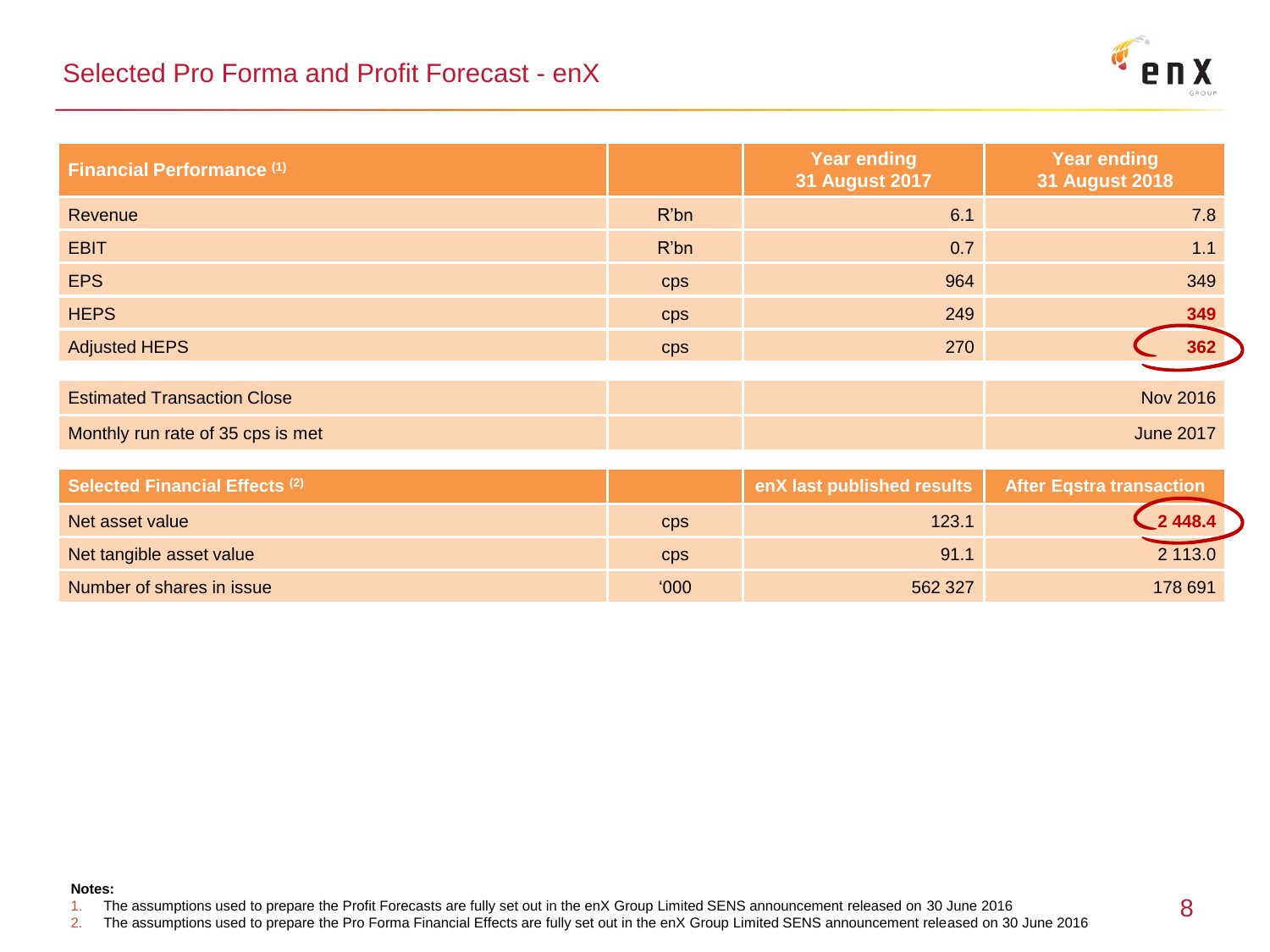# Post Transaction enX – a Substantial Industrial platform



|                                   | <b>INDUSTRIAL EQUIPMENT</b>                                                                                                                                                                                                                    | <b>FUEL AND CHEMICALS</b>                                                                                                                                                                                      | <b>FLEET MANAGEMENT</b>                                                                                           | <b>CONTRACT MINING (20%)</b>                                                                                                                                                               |
|-----------------------------------|------------------------------------------------------------------------------------------------------------------------------------------------------------------------------------------------------------------------------------------------|----------------------------------------------------------------------------------------------------------------------------------------------------------------------------------------------------------------|-------------------------------------------------------------------------------------------------------------------|--------------------------------------------------------------------------------------------------------------------------------------------------------------------------------------------|
| <b>Operating</b><br><b>Entity</b> | <b>EQSTRA</b><br>INDUSTRIAL EOUIPMENT<br><b>NEW WAY POWER</b>                                                                                                                                                                                  | <b>CENTLUBE</b><br>*** west african group                                                                                                                                                                      | <b>EQSTRA</b>                                                                                                     | <b>MCC</b>                                                                                                                                                                                 |
| <b>Overview</b>                   | Distribution, leasing rental,<br>$\bullet$<br>after-market and value-<br>added services for:<br><b>Forklifts</b><br>$\bullet$<br>Port and crane equipment<br>$\bullet$<br>Power generators<br>$\bullet$<br>Hi-tech wood machinery<br>$\bullet$ | <b>Manufacturing, marketing</b><br>$\bullet$<br>and distribution of oil<br>lubricants<br><b>Leading reseller and</b><br>$\bullet$ .<br>distributor of polymer,<br>rubber, fillers and specialised<br>chemicals | • Corporate leasing and<br>logistics for:<br>Passenger vehicles<br>Light, medium and heavy<br>commercial vehicles | <b>Mining services:</b><br>$\bullet$ .<br><b>Drilling</b><br>$\bullet$<br><b>Blasting</b><br>Load and haul<br>$\bullet$<br>Short-term plant rental<br>$\bullet$<br>Long-term plant leasing |
| Composition                       | <b>EBIT - R1.1bn</b><br>Revenue - R7.8bn<br><b>FML</b><br>22%<br><b>FML</b><br>IE.<br>40%<br>42%<br>IE.<br>53%<br><b>FC</b><br>18%<br>FC                                                                                                       |                                                                                                                                                                                                                |                                                                                                                   |                                                                                                                                                                                            |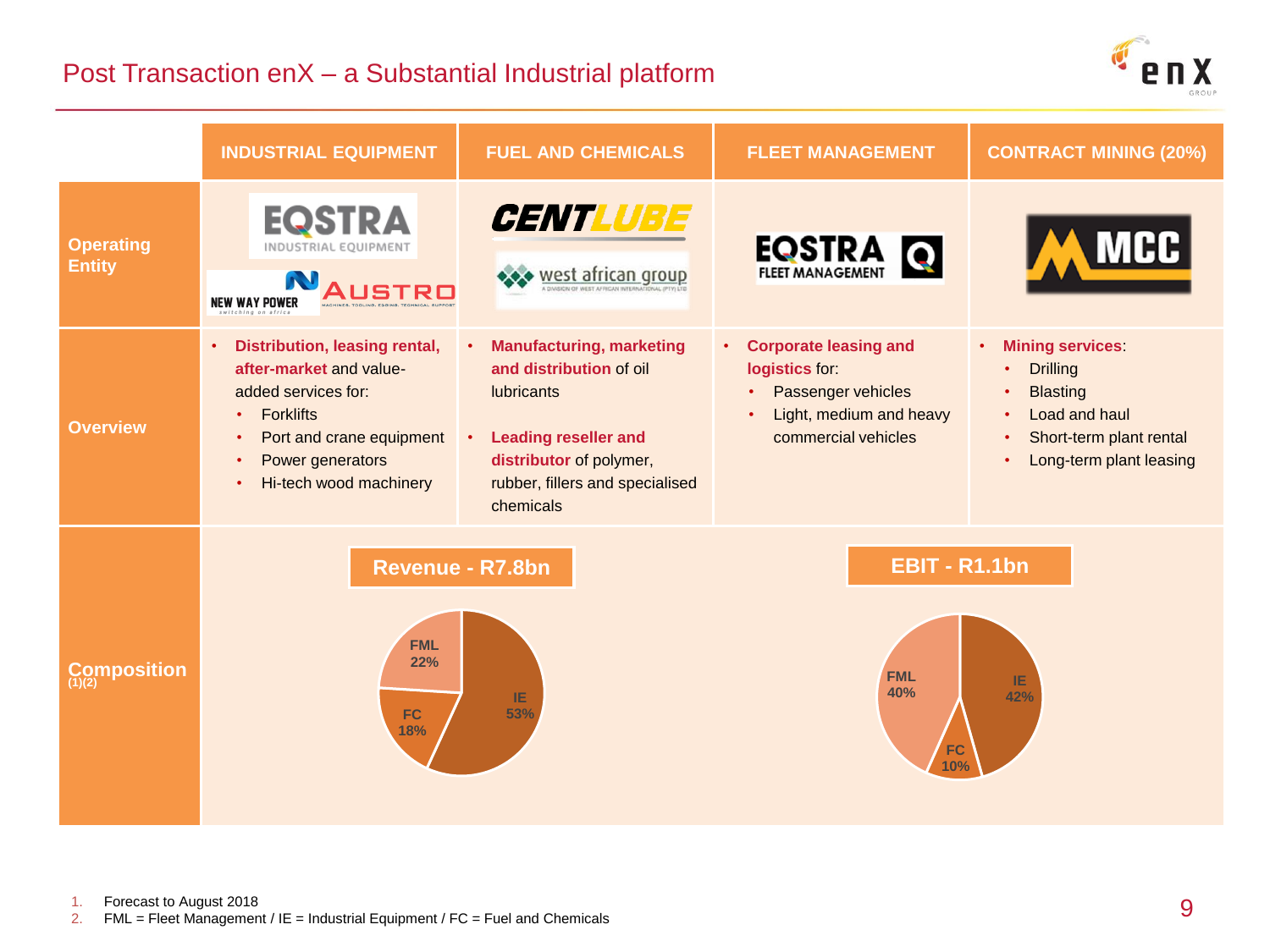# Addressing EQS's Challenges – Providing Recovery Runway for Contact Mining



- Contract mining is now **ring-fenced**
- **Robust new capital structure** is more able to sustain operational volatility. R200m of Day 1 liquidity
- Contract mining clients are running **profitable or breakeven operations** with a margin of safety on the cost curve to protect against downward commodity cycle movements
- **Significant on operational assets** provide shareholders with a degree of protection should the businesses not perform in line with expectations and monetisation of assets is required to fund operations or exit the sector

### Risk Mitigation **Acquisition Risk Mitigation**

- Contract mining presents an entry in the mining services sector at or close to, what appears to be, the **bottom of the cycle**
- Proceeds from asset disposals will mostly likely be utilised to repay senior and junior debt
- **Opportunities** exist to expand into new geographies, commodities and service offerings
- The Contract Mining business essentially represents a levered exposure to a recovery in the commodity cycle



1. Source: FY2012 - FY2015: Annual Financial Results; FY2016: Interim Financial Results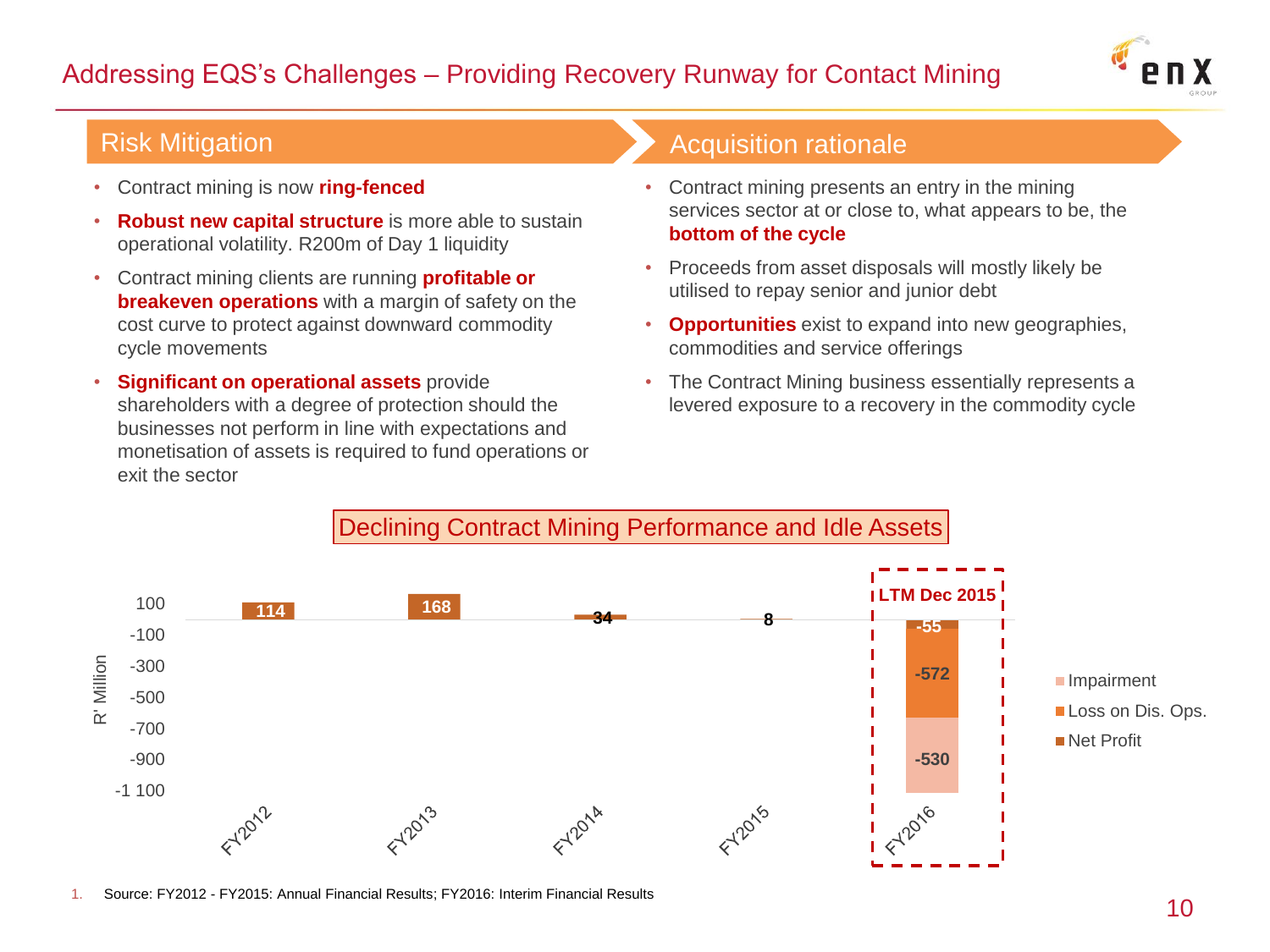



### **Notes:**

- 1. Debt Balances for IE and FML only, as per the Eqstra Interim Results to 31 December 2015
- 2. Maturities of Notes EQS05 (25 Apr 2017) and EQS06 (9 Apr 2018) are rescheduled following the redemption of one third of each of the Notes
- 3. Liquidity facility of R600 million proposed for purposes of redeeming EQS05 and EQS06 maturities in 2017 and 2018
- 4. Banking Facilities are rescheduled over a 6 year period with a capital moratorium until June 2020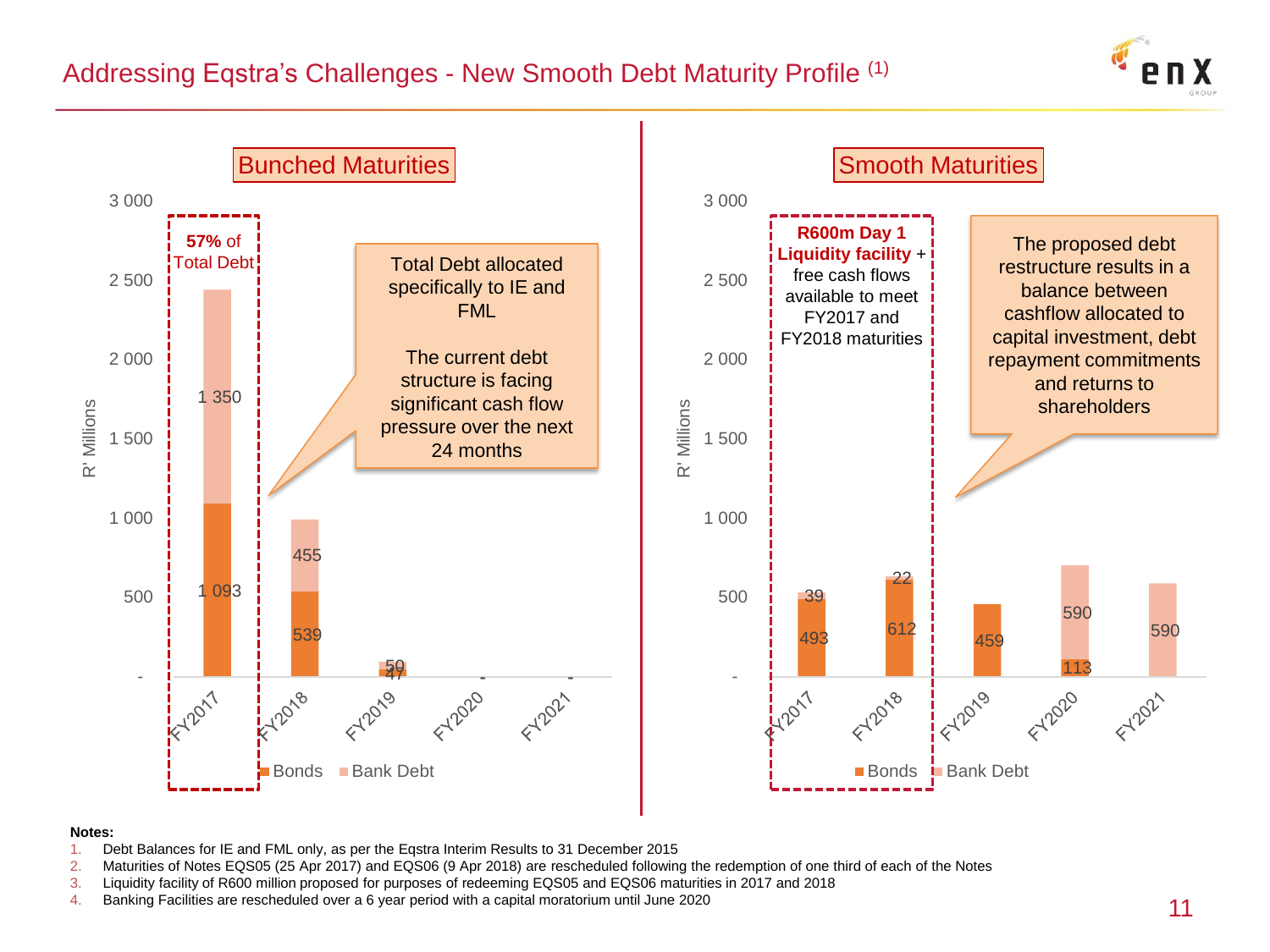### Shareholders of Reference





1. Includes shares issued to enX Executive Management as per SENS announcement released on 26 Jan 2016

2. Assumes Wild Rose Capital, Associates and Executives participate in the equity capital raise up to R500m<br>3. enX Share count after share consolidation

enX Share count after share consolidation

4. Shareholding of Equity Capital Raise Shareholders excludes Wild Rose Capital, Associates and Executives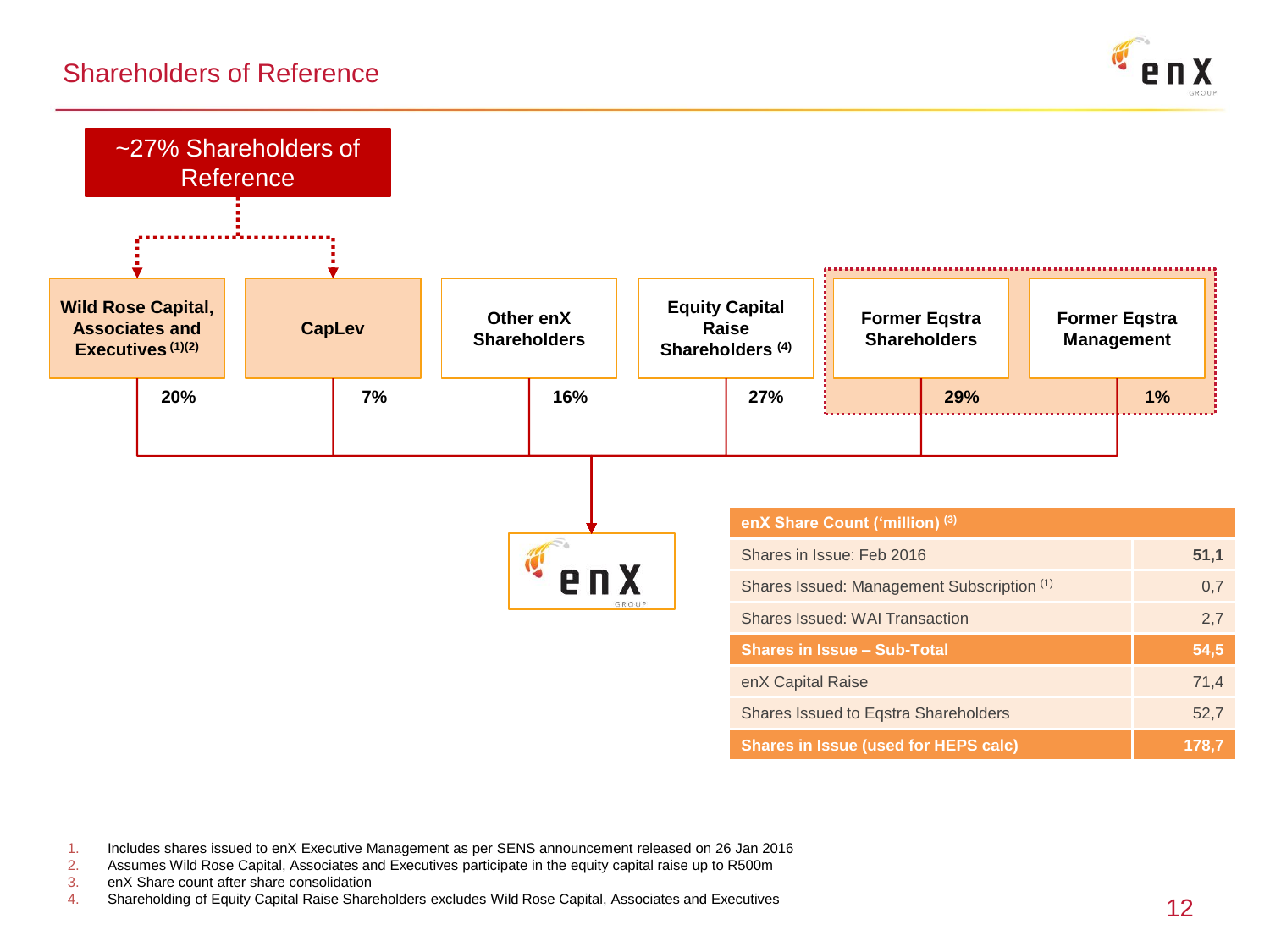

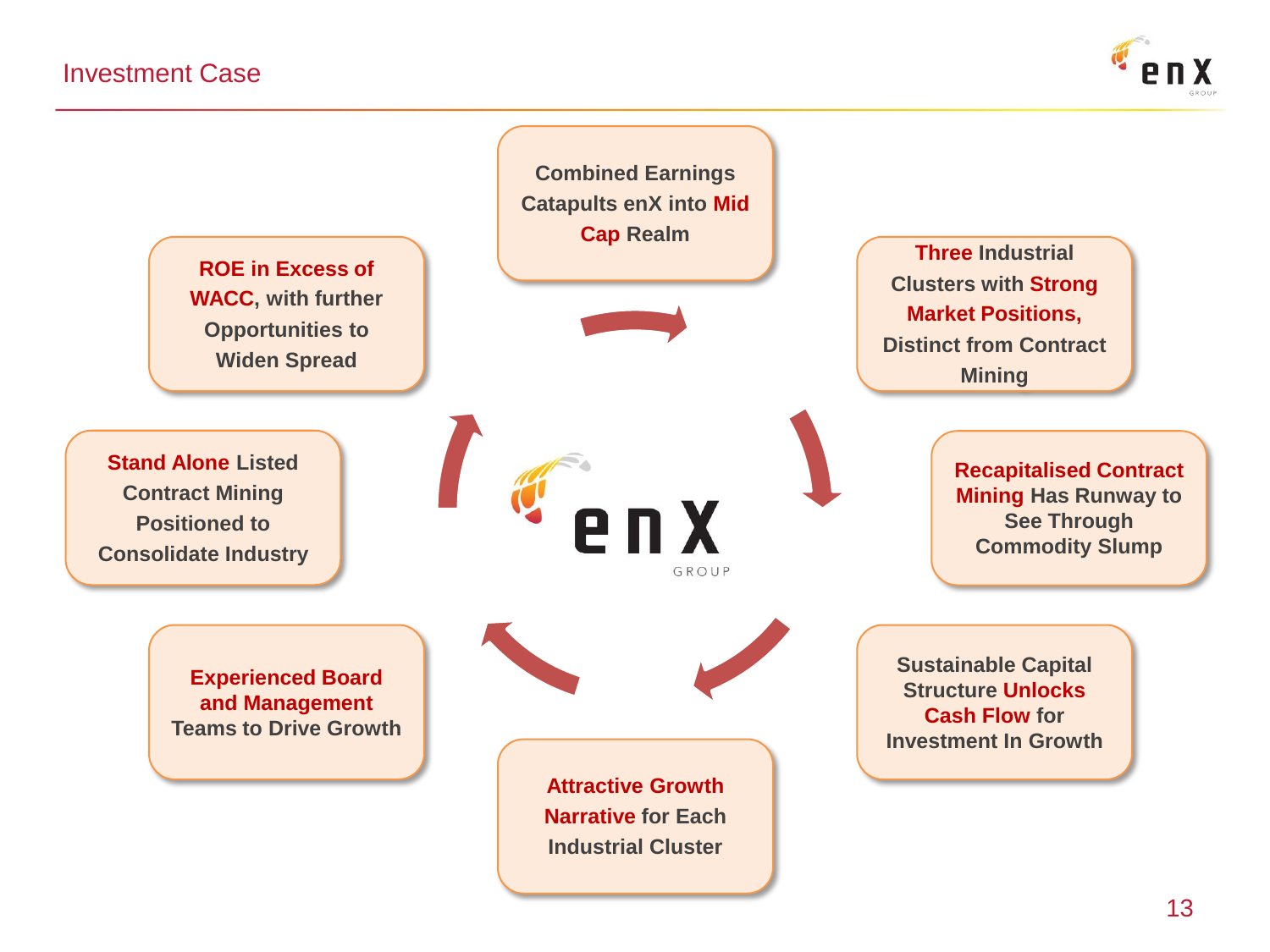### Directors of enX Group







**Paul Mansour (Exec Deputy Chairman)**

### **New enX Board Members**



**Nopasika Lila (INE)**







**independent nonexecutive** Board Members currently associated with EQS to be added to the enX Board

• **Three** further













**Paul O'Flaherty (NE)**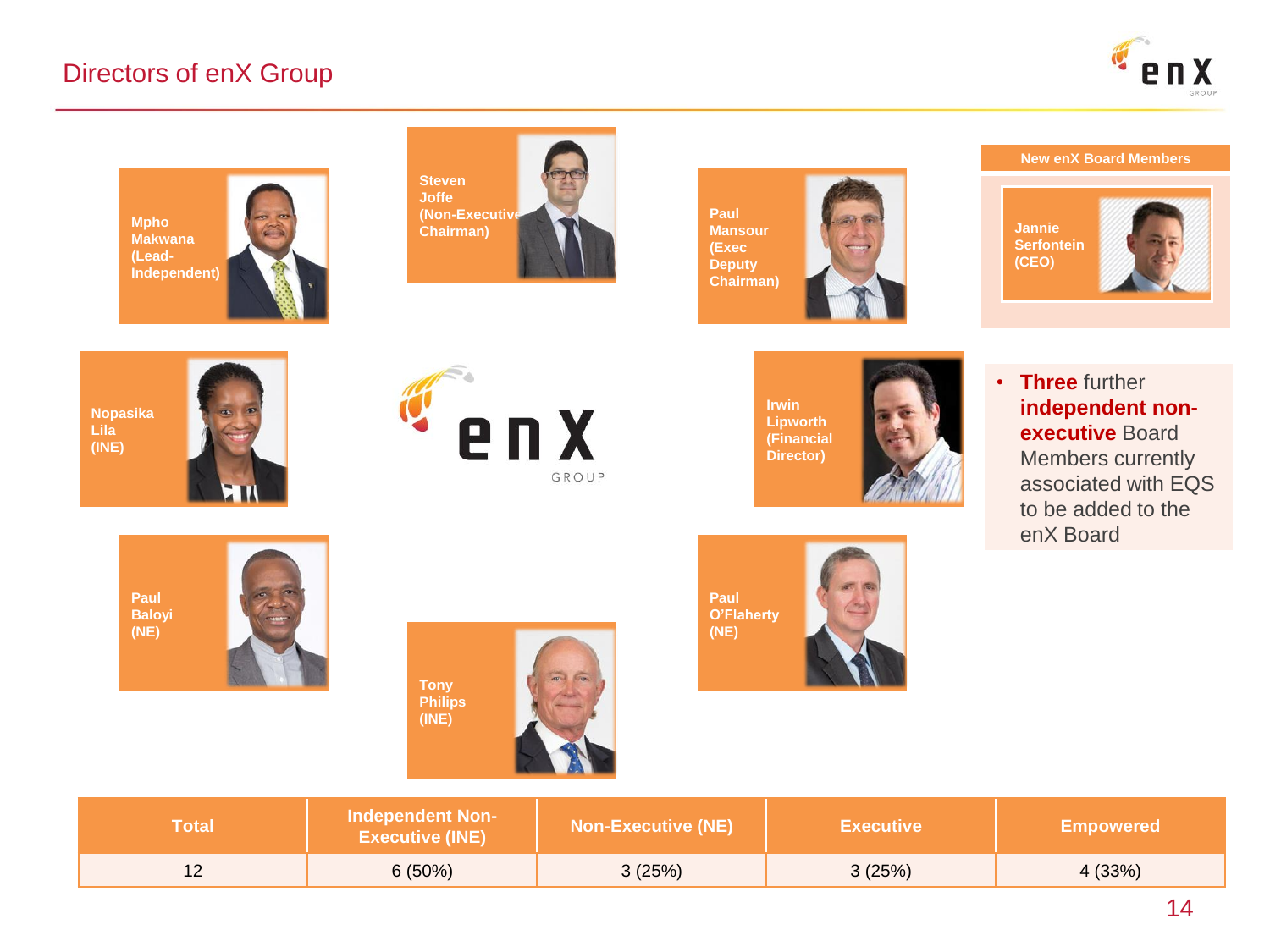### Executive Management